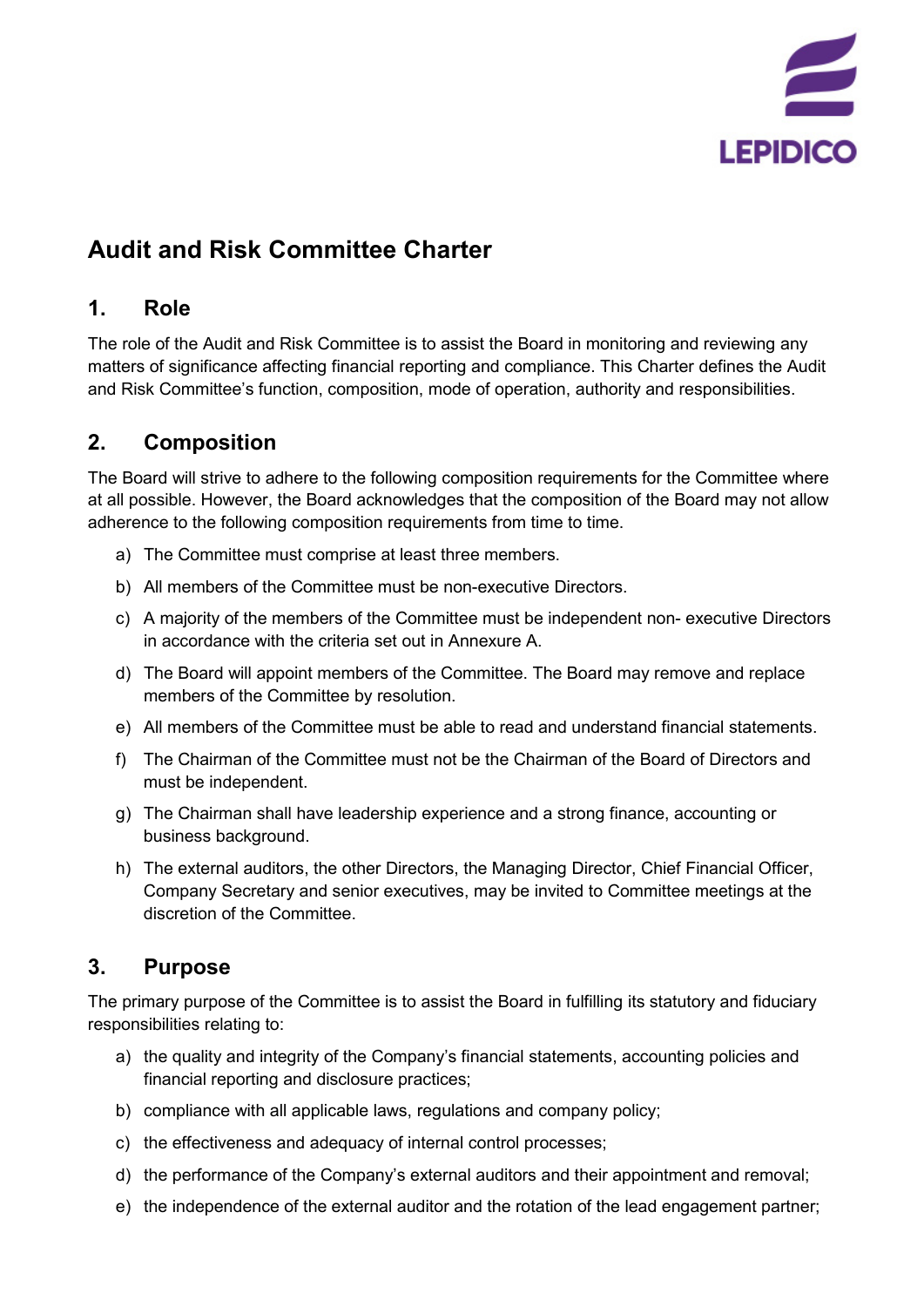- f) the identification and management of business, economic, environmental and social sustainability risks; and
- g) the review of the Company's risk management framework at least annually to satisfy itself that it continues to be sound and to determine whether there have been any changes in the material business risks the Company faces and to ensure that they remain within the risk appetite set by the Board.

A secondary function of the Committee is to perform such special reviews or investigations as the Board may consider necessary.

## **4. Duties and responsibilities of the Committee**

#### **4.1 Review of Financial Reports**

- a) Review the appropriateness of the accounting principles adopted by management in the financial reports and the integrity of the Company's financial reporting.
- b) Oversee the financial reports and the results of the external audits of those reports.
- c) Assess whether external reporting is adequate for shareholder needs.
- d) Assess management processes supporting external reporting.
- e) Establish procedures for treatment of accounting complaints.
- f) Review the impact of any proposed changes in accounting policies on the financial statements.
- g) Review the half yearly and annual results.
- h) Ensure that, before the Board approves the Company's financial statements for a financial period, the Managing Director and Chief Financial Officer (or, if none, the person(s) fulfilling those functions) have declared that, in their opinion, the financial records of the Company have been properly maintained and that the financial statements comply with the appropriate accounting standards and give true and fair view of the financial position and performance of the Company and that the opinion has been formed on the basis of a sound system of risk management and internal control which is operating effectively.

#### **4.2 Relationship with External Auditors**

- a) Recommend to the Board procedures for the selection and appointment of external auditors and for the rotation of external auditor partners.
- b) Review performance, succession plans and rotation of lead engagement partner.
- c) Approve the external audit plan and fees proposed for audit work to be performed.
- d) Discuss any necessary recommendations to the Board for the approval of half yearly or Annual Reports.
- e) Review the adequacy of accounting and financial controls together with the implementation of any recommendations of the external auditor in relation thereto.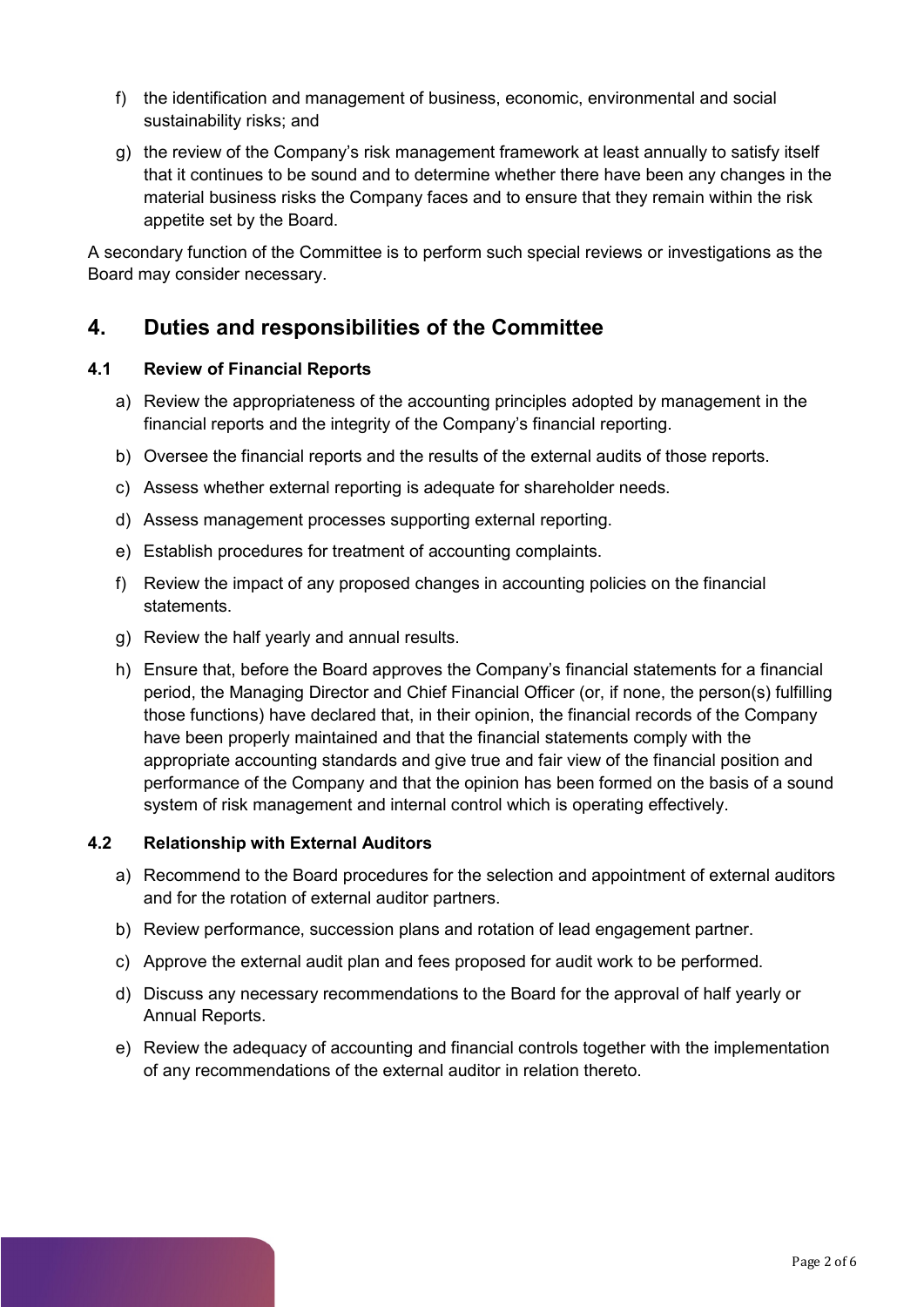- f) Meet with the external auditors at least twice in each financial year and at any other time the Committee considers appropriate.
- g) Provide pre-approval of audit and non-audit services that are to be undertaken by the external auditor.
- h) Ensure adequate disclosure as may be required by law of the Committee's approval of all non-audit services provided by the external auditor.
- i) Ensure that the external auditor prepares and delivers an annual statement as to their independence which includes details of all relationships with the Company.
- j) Receive from the external auditor their report on, among other things, critical accounting policies and alternative accounting treatment, prior to the filing of their audit report in compliance with the Corporations Act.
- k) Ensure that the external auditor attends the Company's Annual General Meeting and is available to answer questions from security holders relevant to the audit.

#### **4.3 Internal Audit Function**

- a) Monitor the need for a formal internal audit function and its scope.
- b) Assess the performance and objectivity of any internal audit procedures that may be in place.
- c) Review risk management and internal compliance procedures.
- d) Monitor the quality of the accounting function.
- e) Review the internal controls of the Company via consideration of any comments from the Company's internal and/or external auditors and/or commissioning an independent report on the Company's internal controls.

#### **4.4 Risk Management**

- a) Oversee the Company's risk management systems, practices and procedures to ensure effective risk identification and management and compliance with internal guidelines and external requirements.
- b) Assist in identifying and managing potential or apparent business, economic, environmental and social sustainability risks (if appropriate).
- c) Review the Company's risk management framework at least annually to satisfy itself that it continues to be sound.
- d) Review reports by management on the efficiency and effectiveness of the Company's risk management framework and associated internal compliance and control procedures.

#### **4.5 Other**

- a) The Committee will oversee the Company's environmental risk management and occupational health and safety processes.
- b) The Committee will oversee procedures for whistleblower protection.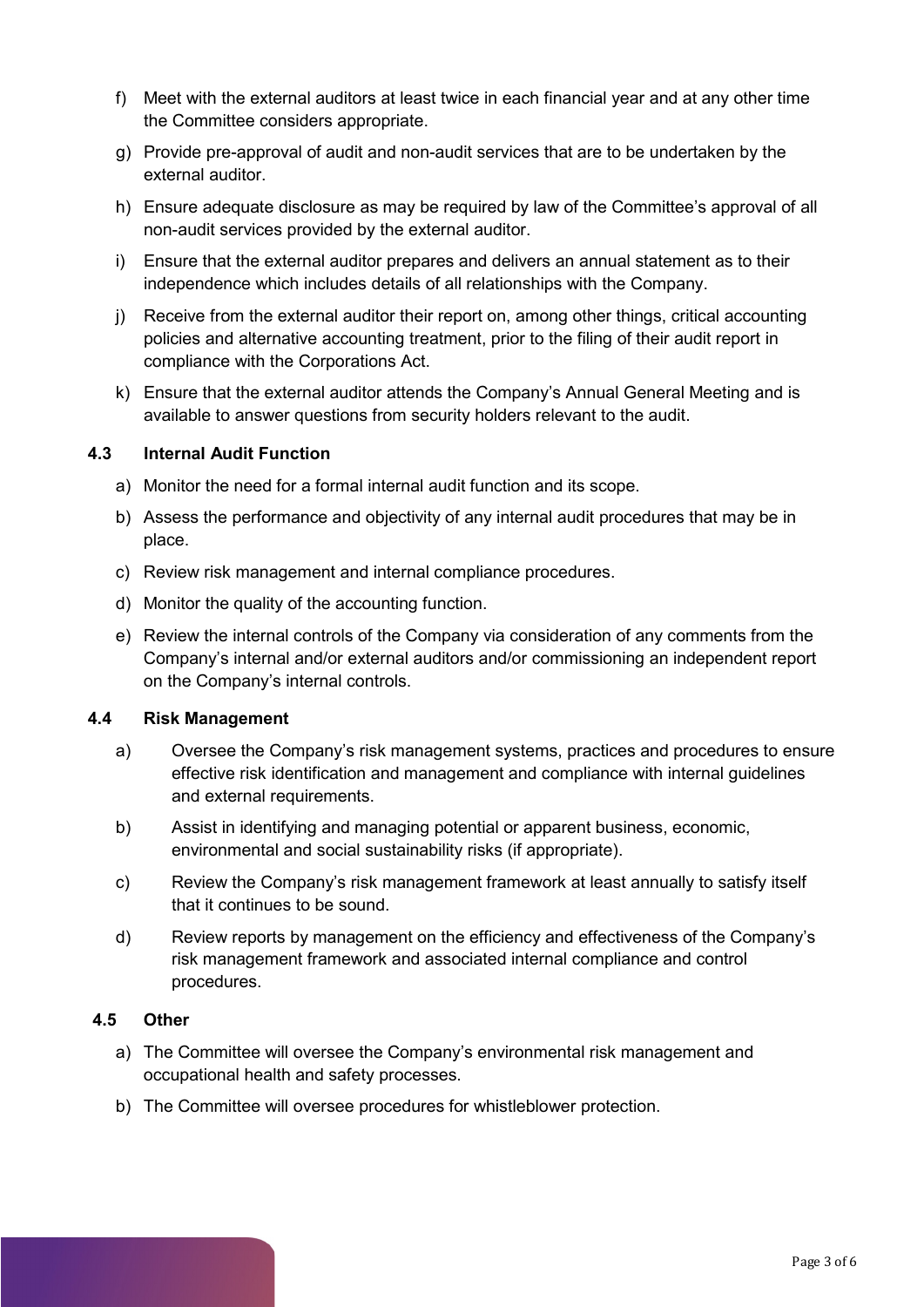- c) As contemplated by the ASX Corporate Governance Council's Corporate Governance Principles and Recommendations, and to the extent that such deviation or waiver does not result in any breach of the law, the Committee may approve any deviation or waiver from the "Corporate code of conduct". Any such waiver or deviation will be promptly disclosed where required by applicable law.
- d) Monitor related party transactions.

## **5. Meetings**

- a) The Committee will meet at least twice in each financial year and additionally as circumstances may require for it to undertake its role effectively.
- b) Meetings are called by the Secretary as directed by the Board or at the request of the Chairman of the Committee.
- c) Where deemed appropriate by the Chairman of the Committee, meetings and subsequent approvals and recommendations can be implemented by a circular written resolution or conference call.
- d) A quorum shall consist of two members of the Committee. In the absence of the Chairman of the Committee or their nominees, the members shall elect one of their members as Chairman of that meeting.
- e) Decisions will be based on a majority of votes with the Chairman having a casting vote.
- f) The Committee Chairman, through the Secretary, will prepare a report of the actions of the Committee to be included in the Board papers for the next Board meeting.
- g) Minutes of each meeting are included in the papers for the next full Board meeting after each Committee meeting.

## **6. Secretary**

- a) The Company Secretary or their nominee shall be the Secretary of the Committee and shall attend meetings of the Committee as required.
- b) The Secretary will be responsible for keeping the minutes of meetings of the Committee and circulating them to Committee members and to the other members of the Board.
- c) The Secretary shall distribute supporting papers for each meeting of the Committee as far in advance as possible.

# **7. Reliance on information or professional or expert advice**

Each member of the Committee is entitled to rely on information, or professional or expert advice, to the extent permitted by law, given or prepared by:

- a) an employee of the Group whom the member believes on reasonable grounds to be reliable and competent in relation to the matters concerned;
- b) a professional adviser or expert in relation to matters that the member believes on reasonable grounds to be within the person's professional or expert competence; or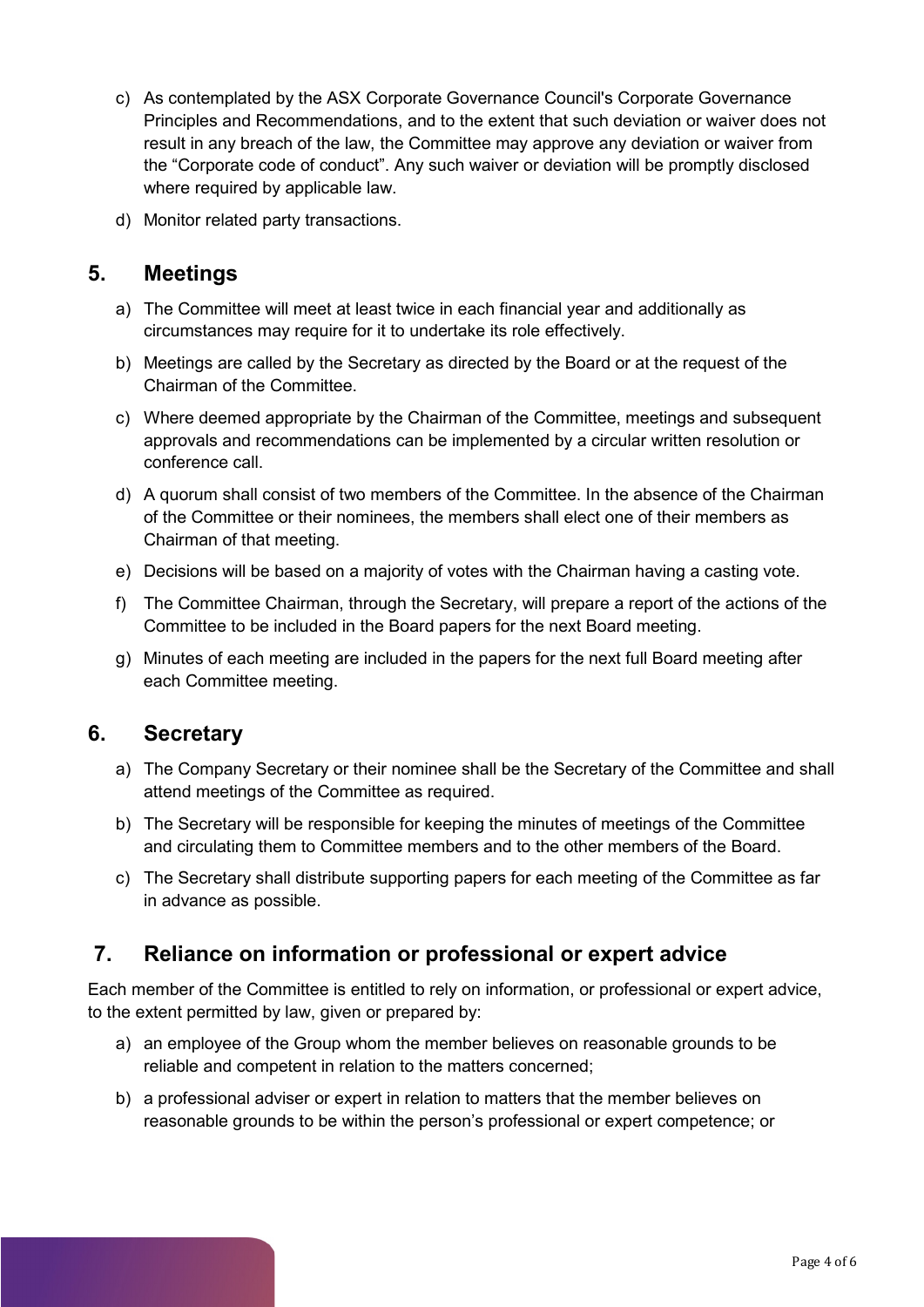c) another Director or officer of the Group in relation to matters within the Director's or officer's authority.

### **8. Access to advice**

- a) Members of the Committee have rights of access to management and to the books and records of the Company to enable them to discharge their duties as Committee members, except where the Board determines that such access would be adverse to the Company's interests.
- b) Members of the Committee may meet with the auditors, both internal and external, without management being present.
- c) Members of the Committee may consult independent legal counsel or other advisers they consider necessary to assist them in carrying out their duties and responsibilities, subject to prior consultation with the Chairman. Any costs incurred as a result of the Committee consulting an independent expert will be borne by the Company.

## **9. Review of Charter**

- a) The Board will conduct an annual review of the membership to ensure that the Committee has carried out its functions in an effective manner, and will update the Charter as required or as a result of new laws or regulations.
- b) The Charter shall be made available to members on request, to senior management, to the external auditor and to other parties as deemed appropriate and will be posted to the Company's website.

## **10. Report to the Board**

- a) The Committee must report to the Board formally at the next Board meeting following from the last Committee meeting on matters relevant to the Committee's role and responsibilities.
- b) The Committee must brief the Board promptly on all urgent and significant matters.